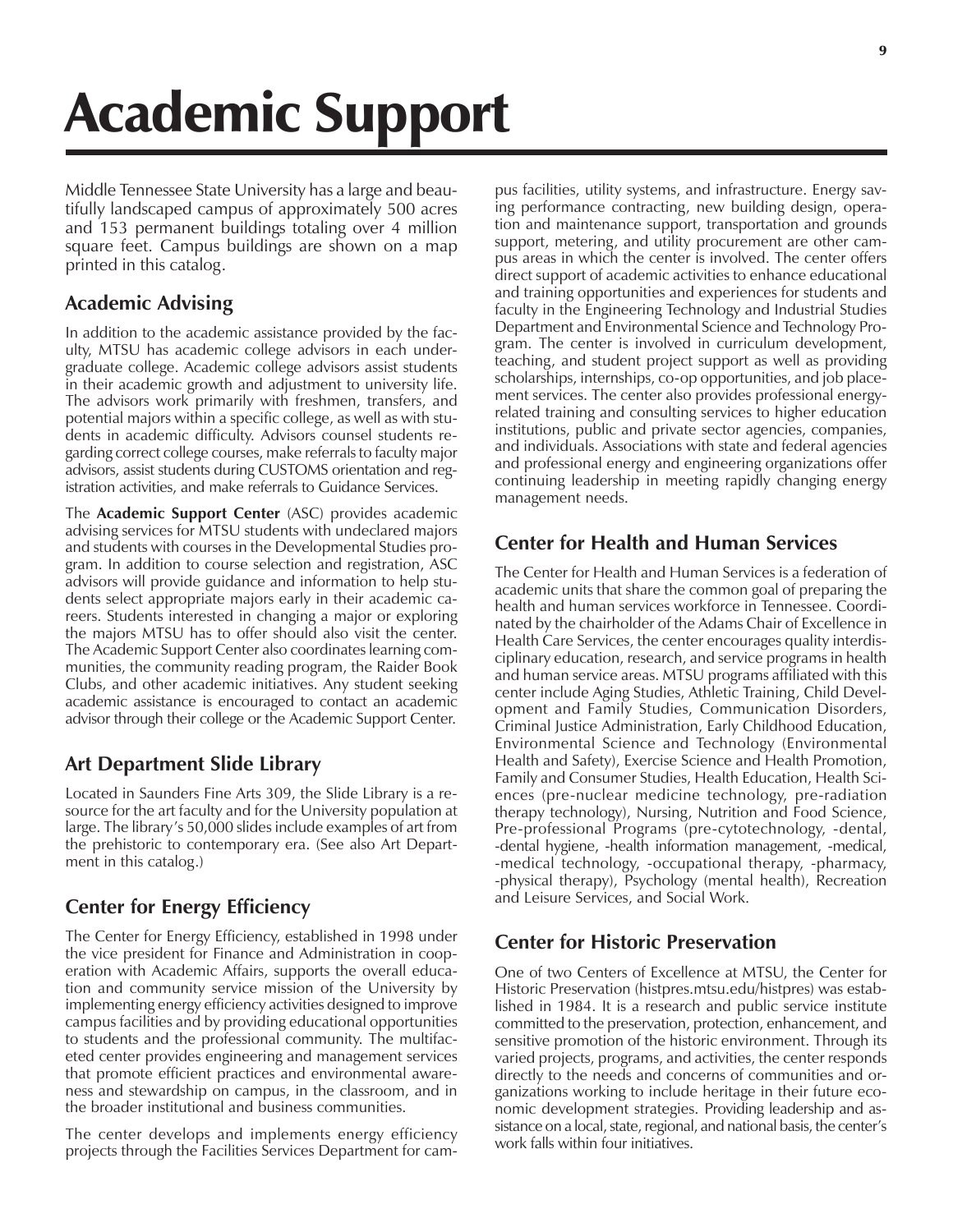**Town and country preservation** recognizes the unique heritage, resources, and problems of rural areas and small towns. National Register nominations for individual buildings and historic districts are an ongoing priority of this initiative. The Tennessee Century Farm Program is a documentary and educational project for farms that have been in the same family for at least 100 years. The African-American Rural Church Project, also a continuing project, documents the state's historic black churches, often identifying schools and cemeteries as well.

**Heritage education** addresses the use of local historic resources as teaching tools in the K-12 grades. The center cooperates with the MTSU College of Education and Behavioral Science and local schools to develop and test new teaching materials and provide teacher-training workshops. The center also works closely with community heritage organizations to guide and assist them in preservation and education projects. The Heritage Education Network (histpres.mtsu.edu/ then) is a national Web site for teachers sponsored in part by the National Center for Preservation Technology and Training. The center director also serves as the senior editor of the *Tennessee Historical Quarterly,* a valuable tool for high school and college teachers.

The **Tennessee Civil War National Heritage Area** (histpres.mtsu.edu/tncivwar) is the center's primary federal grant funded project. Created by Congress in 1996, the Heritage Area focuses on the preservation, interpretation, and heritage development of the multiple legacies of the Civil War and Reconstruction era in Tennessee. The center is the only university unit in the nation to serve as the administrative head of a National Heritage Area, which are partnership units of the National Park Service. The Heritage Area provides technical services to institutions, agencies, and property owners across the state and develops funding partnerships with groups, governments, and institutions which work with the center to establish joint projects and programs of long-lasting benefit to the state and nation. As part of the Heritage Area effort, the center plays an active role in the Alliance of National Heritage Areas and directs the Alliance's Heritage Development Institutes, which are professional training workshops held across the nation. The alliance provides support for graduate interns who participate in the workshop programs. The center also works closely with the Long Distance Trails Program of the National Park Service to document and develop preservation alternatives for National Register-eligible properties along the Trail of Tears in Tennessee.

The **museum and historic sites initiative** offers assistance to heritage museums in basic planning, adaptive restoration of historic buildings for museum use, collections management, and exhibit development. The center focuses on addressing the needs and problems of small museums.

Graduate-level staff teach two historic preservation courses each year for the Department of History and direct a large number of theses. The center funds a limited number of graduate research assistantships and fellowships each year. Graduate and undergraduate students work at the center to assist staff on a variety of applied research and public service projects, gaining valuable interdisciplinary experience to supplement their in-class training. The center's technical library and facilities are visited by and serve students, interested individuals, and preservation professionals.

One recent project, *The Tennessee Encyclopedia of History and Culture* Online Edition, is a partnership among the center, the Tennessee Historical Society, and the University of Tennessee Press. Launched in 2003, the encyclopedia Web site provides a comprehensive reference for the state's history.

#### **Center for Popular Music**

The Center for Popular Music (CPM) is an archive and research center devoted to the study of American popular music from the Colonial era to the present. It was established in 1985 as one of sixteen Centers of Excellence at universities in the Tennessee Board of Regents system. The center's mission is to promote research and scholarship in American popular music and to foster an appreciation of America's diverse musical culture. To carry out this mission, the CPM maintains a large research library and archive; presents public programs that interpret various aspects of American vernacular music; engages in original research projects; and disseminates the results of research through publications in various media.

The CPM's library and archive is one of the largest and best popular music research collections in the country. Materials in the center's archive and library fall into three broad categories. First are extensive holdings of the various types of media in which music has been fixed and sold as a commodity. These include print materials such as sheet music, song books, song broadsides and songsters, and sound recordings in formats ranging from cylinders to compact discs. The center's sound archive is one of the largest in the country and consists of approximately 140,000 commercial sound recordings as well as many hours of unique unpublished recordings of music and interviews. The CPM's sheet music collection of approximately 65,000 items is the largest in the Southeast, and its library of gospel songbooks is one of the most extensive of any repository not associated with a religious organization. Second are various materials that are needed to study popular music in all its musical, cultural, historical, technological, and commercial contexts, including items such as photographs, posters, playbills, concert programs, trade catalogs, news clippings, and personal papers of musicians, songwriters, and business people. Third are books, periodicals, and other reference materials about popular music. The center has one of the largest and most comprehensive libraries of books and periodicals about popular music in the country.

Materials in the center's collection do not circulate but are available to anyone doing research on American popular music. The center's resources support undergraduate, graduate, and faculty research in a variety of disciplines and departments. In keeping with one of the aims of the Centers of Excellence program, the Center for Popular Music serves as a research resource for people far beyond the bounds of the University. Center staff members have fielded research queries from every state in the union and from foreign countries representing every continent except Antarctica. Authors, journalists,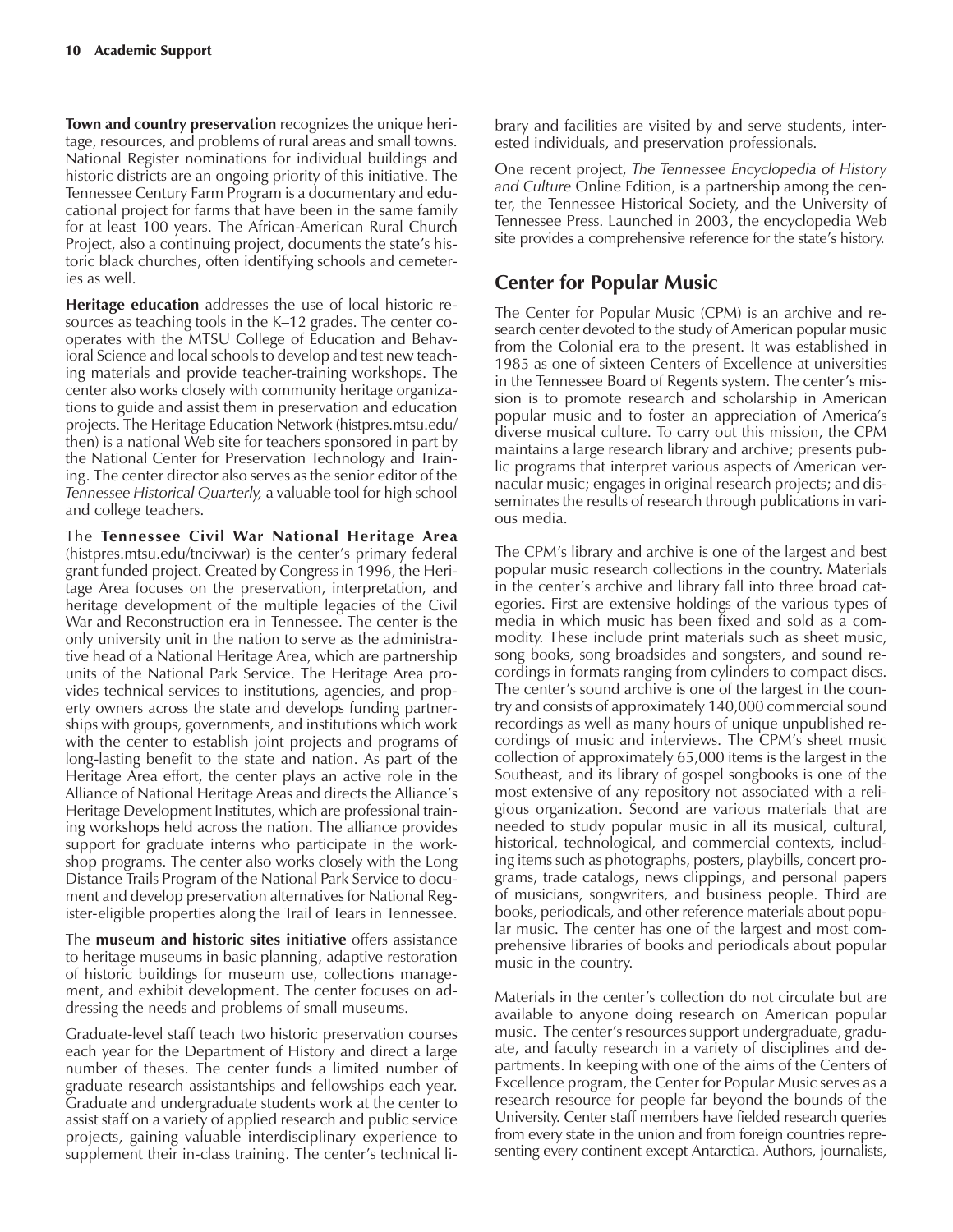media producers, performers, and students writing dissertations have all made use of the center's archive and library.

The center's public programs include lectures, conferences, symposia, and concerts of contemporary and historical popular music.

#### **Endowed Chairs**

Several academic programs are enriched through the establishment of Chairs dedicated to the support of a particular discipline. The chairholders may be full-time faculty members or may be individuals from the appropriate business or professional field who are on campus for special seminars or lecture series.

Two Chairs, funded by gifts to the University Foundation, are administered through the Economics and Finance Department, of which the chairholders are members. More information is available through that department. The Chairs are

#### **Martin Chair of Insurance Weatherford Chair of Finance**

MTSU houses nine **Chairs of Excellence**, established with a combination of private, University, and State funds. They are

**The Jennings Jones Chair in Free Enterprise** Jennings A. Jones College of Business

#### **The Jennings Jones Chair in Urban and Regional Planning**

Jennings A. Jones College of Business

**The John Seigenthaler Chair in First Amendment Studies**

College of Mass Communication

**The Dr. Carl Adams Chair in Health Care Services** Several departments

**The National HealthCare Chair in Nursing** School of Nursing

**The Robert E. and Georgianna West Russell Chair in Manufacturing Excellence**

Engineering Technology and Industrial Studies **Department** 

**The Katherine Davis Murfree Chair in Dyslexic Studies**

Several departments

**John C. Miller Chair in Equine Reproductive Physiology**

School of Agribusiness and Agriscience **Mary E. Miller Chair in Equine Health** School of Agribusiness and Agriscience

### **Albert Gore Research Center**

The Albert Gore Research Center preserves and makes available for research a variety of historical documents and photographs. Its collections focus on the history of politics and public policy and on Middle Tennessee State University and the region it serves. The Gore Center assists a variety of researchers, including undergraduates; graduate students; MTSU administrators, faculty, and other scholars; the media; and citizens of the local community. The center is named for Albert Gore, Sr. (B.S., MTSU '32), whose papers from his

Congressional career (1939–1970) form the largest and one of the most important collections in the repository.

## **Philip C. Howard Music Library**

Located within Instructional Media Resources in McWherter Learning Resources Center, Room 101, Howard Music Library houses audio and video recordings and equipment, musical scores, and reference materials. Anyone with a valid MTSU ID may borrow scores. Recordings circulate only to faculty and staff but may be used by anyone in-house. The Howard Music Library is part of the McLean School of Music. (See also McLean School of Music in this catalog.)

#### **Information Technology**

The MTSU Information Technology Division (ITD) supports computing and information technology resources on campus. ITD manages the campus network and MTSU's primary academic and administrative computing systems; provides telecommunication services for the campus; promotes and supports instructional technology, including faculty consultation and training and maintenance support for all campus technology-based classrooms; provides technical support and training for the use of microcomputer hardware and software; provides a help desk that never closes during the semester; supports MTSU's primary administrative applications such as student information, human resources, and PipelineMT; and administers the STA (Student Technology Assistant) program, the campus ID system, and the MTSU Web site.

Any MTSU student or faculty or staff member may have an account on the central server for accessing on-campus resources and state, regional, national, and international networks including the Internet. Students may activate their accounts at www.mtsu.edu/changepw, on any Internet-accessible computer. The account will be ready to use within 10 minutes. Faculty and staff accounts are created upon completion of an application. The application forms are available online at www.mtsu.edu/~itd/forms and at the Information Technology Division Office, Cope Administration Building, Room 3.

For more information, call the ITD help desk at 898-5345 or e-mail help@mtsu.edu.

#### **Instructional Media Resources (Media Library)**

Instructional Media Resources (IMR), located in McWherter Learning Resources Center, Room 101, manages a large collection of videotapes, DVDs, laserdiscs, audio tapes, CDs, and CD-ROMs. It also features study rooms and carrels, an open computer lab with both Macintosh and Pentium computers, laser printers and scanners, and typewriters available for walk-in use by faculty and students. Faculty members may check out all materials, reserve IMR materials, and place their own multimedia resources on reserve in the Media Library for use by their students. Staff and students may view video materials in the Media Library and may check out audio materials.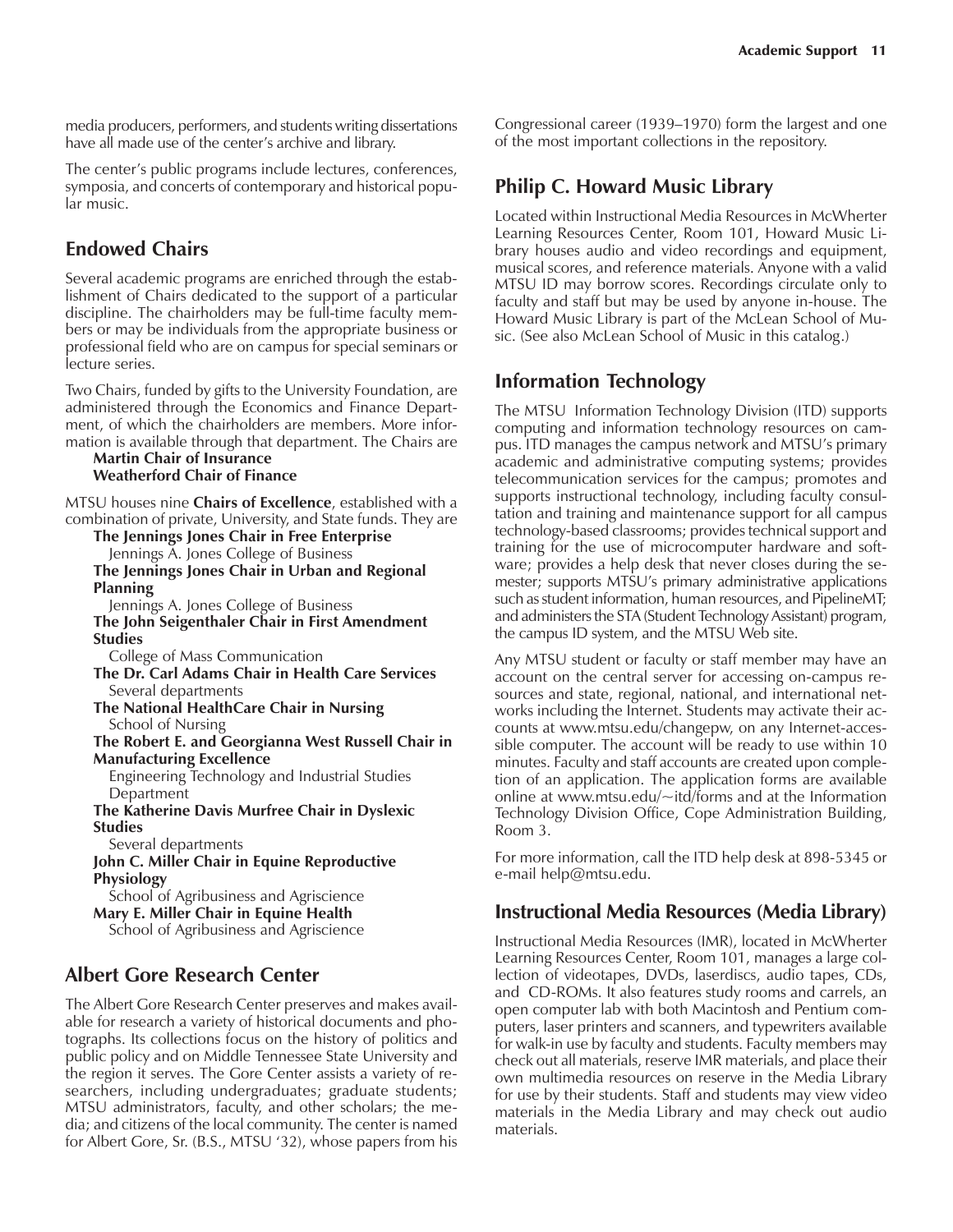#### **The Instructional Technology Support Center**

The Instructional Technology Support Center (ITSC), in the McWherter Learning Resources Center, provides facilities, training, and support for the use of instructional technology by MTSU faculty, MTSU students, and K-12 teachers. The ITSC consists of several related units and facilities, including Audio/Visual Services, Instructional Media Resources, two computer labs, a graduate student multimedia development center, a twenty-first century classroom, and a satellite videoconferencing center.

Two PC computer labs and one PC/Macintosh computer lab are available in the ITSC for use by faculty and students. A description of the hardware and software in the computer labs and a monthly listing of open hours are posted on the ITSC Web page (www.mtsu.edu/~itsc). Graduate students can create multimedia projects or presentations at four multimedia development stations in the ITSC.

**Audio/Visual Services** maintains an inventory of audio/visual equipment for faculty check-out, repairs campus audio/ visual equipment, provides dubbing services, records off-air programming for classroom use, and supports satellite services. Audio/Visual Services also offers professional video production services for MTSU faculty and administrators, including studio production, remote production, post production, and satellite uplinks and downlinks.

**Instructional Media Resources (Media Library)** - See page 11.

The **Satellite Videoconferencing Center** offers quality educational programming to  $K-12$  schools by satellite to nine rural Tennessee counties and by cable television to viewers in Rutherford and two other middle Tennessee counties. The satellite facilities can be scheduled by units across campus for local, statewide, or national broadcast of special events and programs. Both digital and analog C-band transmission options are available.

#### **Keathley University Center— James Union Building**

The Keathley University Center and James Union Building are service-oriented buildings for the use of the campus community. Services and facilities include

- a modern, self-service bookstore;
- a complete-service post office with individual mailboxes available;
- a mini-market with a variety of snacks;
- meeting rooms, ballroom, and auditorium for clubs, organizations, and campus-sponsored programs;
- diversified programs which include movies, musical groups, speakers, dances, and cultural events all planned and presented by student committees; and
- food services including the Keathley University Center Grill and James Union Building banquet and luncheon services.

#### **Libraries and Archives**

Numerous library and archive resources are located on the MTSU campus. Copying of materials housed in these facilities is permitted only in compliance with federal copyright statutes and in accordance with departmental rules and regulations. Resources include Art Department Slide Library, Center for Popular Music, Gore Center, Howard Music Library, Instructional Media Resources, Walker Library, and Womenís Studies Library. Detailed information about each is in this section.

#### **McWherter Learning Resources Center**

The McWherter Learning Resources Center provides the opportunity for a different approach to learning. Completed in 1975, this unique 65,000 square-foot facility received national recognition for the award-winning design and is considered a model by other institutions throughout the region. The McWherter Learning Resources Center is the primary facility for teacher education programs and provides instructional technology support to faculty and programs at MTSU as well as area school districts.

In addition to the Instructional Technology Support Center, the support areas of Photographic Services and Publications and Graphics have the dual responsibility of producing materials for classroom use and for serving the entire University community's photography and publication needs. Also housed in the facility are the WMOT-FM Radio Station and the Albert Gore Research Center.

### **Murphy Center**

Charles M. Murphy Center is a multipurpose building for instruction, recreation, athletics, and convocations. This versatile structure provides facilities that enhance total health, physical education, recreation, and safety programs as well as house outstanding athletic and entertainment events. The complex includes the Monte Hale Basketball Arena, two auxiliary gymnasiums, four handball courts, classrooms, two dance studios, an indoor track, indoor tennis courts, men's and women's dressing rooms, and weight training equipment. The student ID office is located in Murphy Center (track level).

### **Parking and Transportation Services**

The Parking and Transportation Services Office issues parking permits and enforces parking regulations for the MTSU community.

All students (including part-time, full-time, graduate students, night students, etc.), administrators, faculty, and staff (whether full- or part-time) intending to park a vehicle on campus must obtain a permit through Parking and Transportation Services and place the permit on or in the vehicle being operated on campus. Each individual is responsible for violations received by any vehicle bearing his/her parking permit.